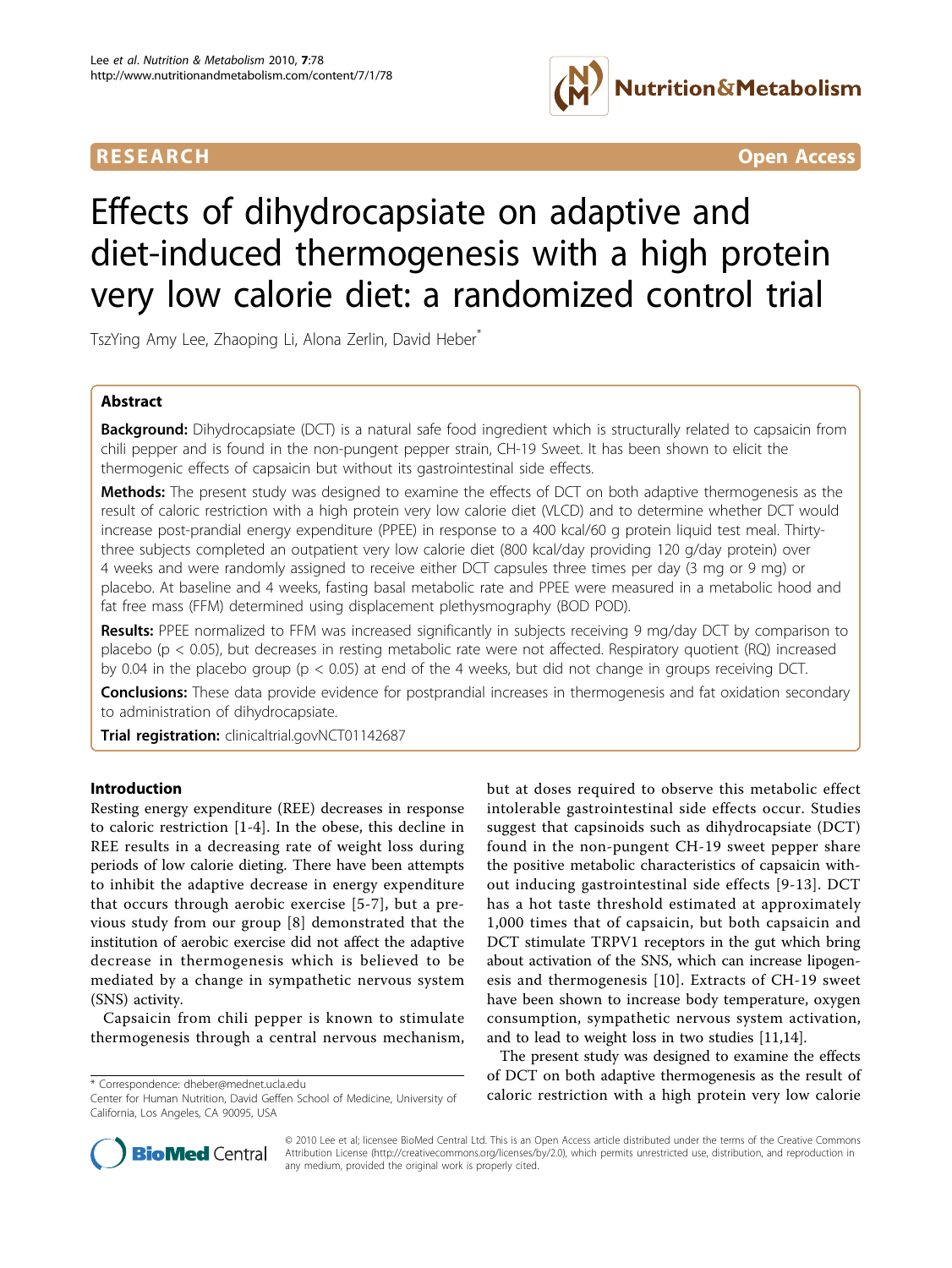diet (VLCD) and to determine whether DCT would increase post-prandial energy expenditure (PPEE) in response to a 400 kcal/60 g protein liquid test meal.

# Subjects and methods

# Subjects

The study was approved by the Institutional Review Board of the David Geffen School of Medicine at the University of California, Los Angeles. Healthy men and postmenopausal women with body mass index (BMI) between 27 and 35 kg/ $m^2$  were recruited through internet advertisement and campus flyers. Subjects were excluded for conditions of type 2 diabetes or glucose intolerance, significant weight loss within 3 months, history of bariatric surgery, a history of alcohol or cigarette use, eating disorders, depression treated with medications and chronic diseases other than controlled hypertension and hypercholesterolemia. The study was registered at clinicaltrial.gov, NCT01142687.

## Study Protocol

Each subject gave informed consent prior to beginning the study. At the screening visit medical history, physical exam, electrocardiogram and fasting blood tests were performed. All eligible subjects were then started on the lead-in phase when all were instructed to consume maintenance calories and record food intake for 7 days to assure that they maintain constant weight within 1 kg. Subjects were then randomized double-blinded into placebo, 3 mg or 9 mg DCT groups for 4 weeks. Vital signs, anthropomorphic assessments, safety labs and adverse events were assessed weekly. The blood samples were sent to the UCLA Clinical Laboratory for analysis. Body composition and indirect calorimetric measurements are performed at day 0 and 28.

#### Supplements

The dihydrocapsiate capsules of 1 mg and placebo were obtained from Ajinomoto Co (Ajinomoto Co., Inc. Japan). Dihydrocapsiate was synthesized enzymatically with vanillyl alcohol and 8-methylnonanoic acid. Following the esterification, filtration, extraction and evaporation are conducted. Refined rapeseed oil was used to dilute dihydrocapsiate to adjust the concentration. 200 mg of concentration adjusted dihydrocapsiate was packed in soft capsules, followed by drying. The placebo capsules to be used for the control group were prepared in the same manner as the dihydrocapsiate capsules.

The investigators and subjects were blinded to the identity of the capsules. Each subject was instructed to consume capsules containing either DCT or placebo three times per day within 30 minutes before breakfast, lunch and dinner in a manner designed to provide 0, 3, or 9 mg of DCT per day.

#### Very Low Calorie Diet (VLCD)

The VLCD plan consisted of eight servings per day of a very low calorie protein shake providing 100 kilocalories and 15 grams of high quality protein (Pro-Cal, R-Kane Products). Forty miliequivalent of K-Dur (potassium chloride tablet) were provided to all the subjects at the start of the meal plan and the dose was adjusted according to the weekly safety labs to maintain the potassium level within the normal range. Subjects consumed four additional servings on testing day one and day 28. Subjects were counseled by the registered dietician and physician for product compliance and possible side effects from the capsules.

#### Body composition

Body weight was measured using a calibrated electronic scale and body composition was measured using an air displacement body plethysmograph (BOD POD, Life Measurements Instruments). Subject wore a swimsuit, biking shorts and a swim cap during the measurement.

#### Indirect calorimetric measurement

At day 0 and 28, subjects arrived at the facility in a fasting state. Basal metabolic rate (BMR) was obtained by measuring oxygen consumption and carbon dioxide production over 20 minutes using a Vmax hood (Cardinal Systems) while subjects remained recumbent at room temperature. Subject consumed a high protein test liquid meal over twenty minutes providing 400 kilocalories and 60 grams of protein. Oxygen consumption and carbon dioxide production was measured hourly over the next four hours for postprandial energy expenditure (PPEE). PPEE were adjusted by fat free mass (FFM).

#### Statistical analysis

Statistical analyses were carried out using SAS version 8.0.02 and a p value of 0.05 specified for statistical significance. For the evaluation of body weight and fat mass, the changes from baseline among groups were evaluated using 1-factor ANOVA. For the evaluation of changes in PPEE/FFM and RQ, the differences in mean change at each time point for different doses were evaluated using a mixed model with the change as a response variable and with dose, time point and dose-time point interaction as fixed effects. For evaluation of changes in BMR, the differences of mean changes with different doses were evaluated by using a mixed model with changes as response variables, and with doses as fixed effects.

## Results

#### Baseline characteristics

Out of 58 subjects screened, 46 subjects met the eligibility criteria and were randomized into the study. They were randomly assigned to receive three times per day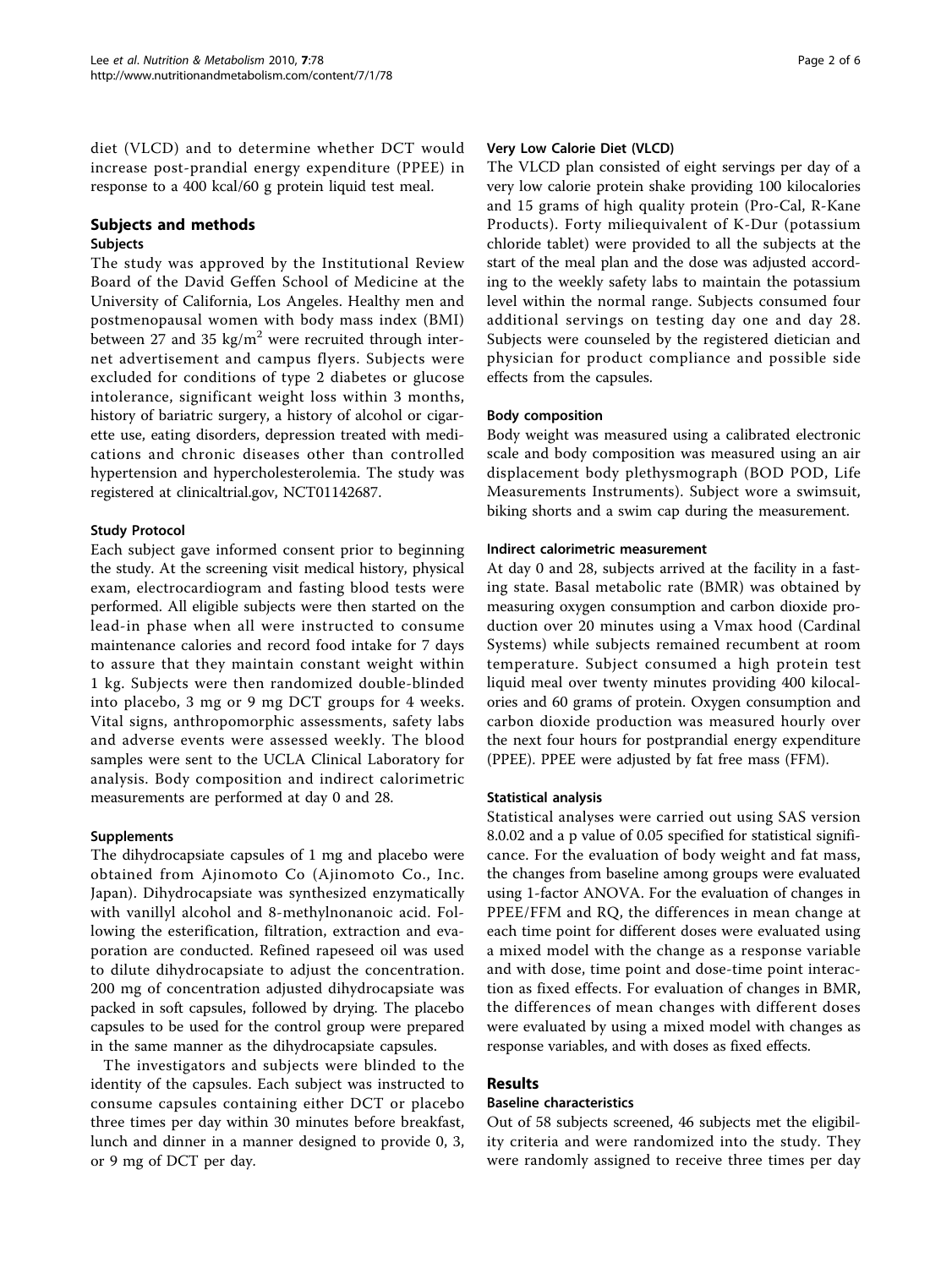placebo (n = 15), DCT 3 mg (n = 15), or 9 mg (n = 16). The numbers of dropped subjects in the three groups above were 4, 3, and 6 respectively. One subject was withdrawn because of elevated blood pressure which was an exclusion criteria not noted at the time of entry. The remaining subjects were dropped due to lack of dietary compliance with the VLCD program. None of subjects withdrew as the result of any adverse reaction to the study supplements. Thirty-three subjects completed the study.

The demographic data are shown in Table 1 and there were no statistical differences among the groups. The BMI of subjects ranged from 26.9 to 38 kg/m<sup>2</sup>. Twentyeight (61%) subjects were White, 7 (15%) were Hispanic, 8 (17%) were Black, 2 (4%) were Asian, and 1(2%) was Native American.

#### Change of body weight and body composition

All subjects lost significant amounts of weight over the four weeks. The average weight loss was  $4.7 \pm 0.6$ ,  $5.3 \pm 1$ 0.7, and  $5.2 \pm 1.1$  kg respectively for placebo, 3 mg and 9 mg DCT groups. As shown in Figure [1A](#page-3-0), there were no significant differences in weight loss over the four weeks of the study among the three groups. The results of fat mass measured by BOD POD are shown in Figure [1B](#page-3-0). No difference in overall fat mass lose was observed between the groups.

#### Basal metabolic rate

As shown in Figure [2,](#page-3-0) there was not any significant change in BMR after 4 weeks of very low calorie diet in the three groups. Variation with BMR in response to the VLCD was observed in all three groups. (Figure [3\)](#page-3-0). DCT did not change the adaptive decrease in metabolic rate secondary to VLCD.

#### Postprandial energy expenditure

All subjects increased PPEE/FFM at day 0 in response to the test meal. There was no significant difference among the groups. Compared with subjects in the placebo group, there was an increase in PPEE/FFM at 1 hour at day 28 for subjects in the 3 mg and 9 mg but only the

# Table 1 Baseline characteristics

|                                    | Placebo         | 3 mg             | 9 mg               |
|------------------------------------|-----------------|------------------|--------------------|
| Subject number                     | 15              | 15               | 16                 |
| Age (y)                            | $49.6 + 2.3$    | $51.3 + 2.6$     | $53.9 + 2.5$       |
| Females                            | 5               | 6                | 9                  |
| Weight (kg)                        | $92.8 + 3.4$    | $87.8 + 4.8$     | $89.9 + 3.4$       |
| BMI ( $kg/m2$ )                    | $30.9 + 0.9$    | $30.4 + 0.7$     | $31.3 + 0.7$       |
| Resting metabolic<br>rate (kcal/d) | $1730.9 + 71.4$ | $1658.1 + 101.0$ | $1649.9 \pm 100.0$ |

change in the 9 mg was statistically significant ( $p <$ 0.05) (Figure [4](#page-4-0)). When the average PPEE/FFM change over the four hours after the test meal was compared among the groups, there was a dose-dependent increase in PPEE/FFM at doses of DCT 3 and 9 mg at day 28 and the average PPEE change in 9 mg DCT group was significantly higher than the placebo group (Figure [5](#page-4-0)).

#### Respiratory quotient

The average respiratory quotient was  $0.75 \pm 0.02$ ,  $0.80 \pm 0.02$ 0.02 and  $0.76 \pm 0.01$  for placebo, DCT 3 mg and 9 mg respectively. At day 28, there was an increase of in average post-prandial RQ of 0.04 for subjects receiving the placebo while the DCT groups did not change. This increase in RQ was significant in comparison with the DCT groups consistent with decreased fat oxidation in the placebo group ( $p < 0.05$ ) (Figure [6](#page-4-0))

#### **Discussion**

The capsinoids are found in all tested cultivars of the Capsicum genus of plants which includes chili peppers [[15,16\]](#page-5-0). The capsinoids include capsiate, dihydrocapsiate, and nordihydrocapsiate which are structural analogs of the capsaicin, dihydrocapsaicin, and nordihydrocapsaicin found in hot chili peppers. Capsaicin results in a hot sensation in the oral cavity, but the capsinoids are not perceived as hot because they are hydrolyzed as they cross the oral mucosa. Capsinoids including dihydrocapsiate stimulate thermogenesis in animals, and activate the neuronal TRPV1 receptors on vagal afferent nerves in the intestine leading to increased sympathetic nervous system activity with uncoupling of oxidative phosphorylation leading to heat production [[10](#page-5-0),[17](#page-5-0)].

In this small double-blinded, randomized, placebo controlled trial, we found that the consumption of a nonpungent capsiate supplement by overweight and obese subjects significantly increased post-prandial energy expenditure when combined with a high protein, very low calorie diet on an outpatient basis. The increase is estimated to be equivalent to an increase in daily energy expendtiture of approximately 100 kcal for a 100 kg individual. Hill et al using data from national surveys have estimated that changing energy balance favorably by 100 kilocalories per day could prevent the secular trends in weight gain observed in the U.S. population [[18](#page-5-0)].

Total daily energy expenditure is composed of basal metabolic rate, postprandial thermogenesis, and physical activity thermogenesis. An adaptive reduction in EE in response to energy restriction can be observed in any component of total EE, traditionally divided into resting and non-resting EEs (including physical activity and non-exercise activity EEs), and thermic effect of food [[19\]](#page-5-0). However, these changes are usually observed in resting EE in individuals undergoing dietary restriction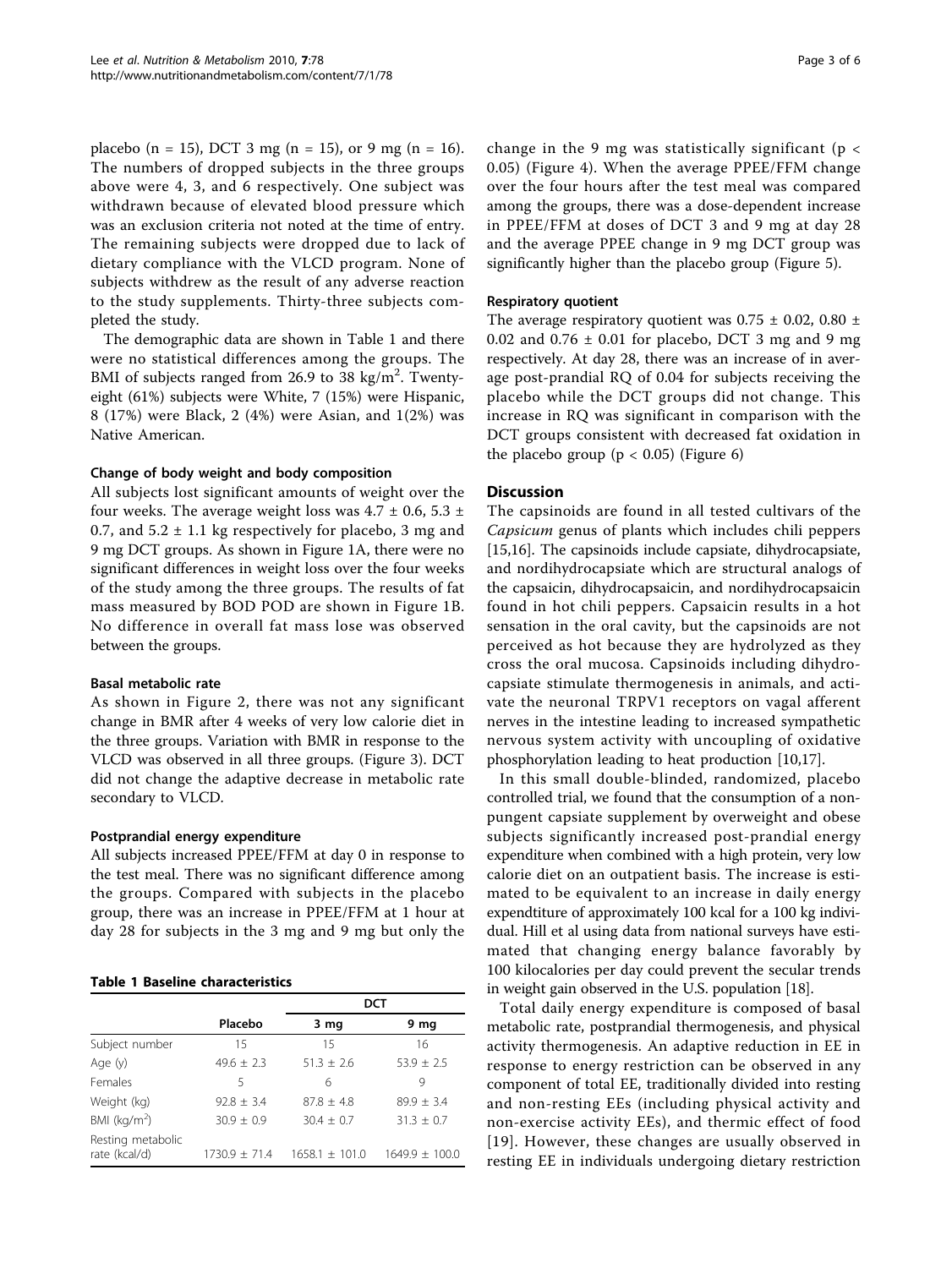<span id="page-3-0"></span>



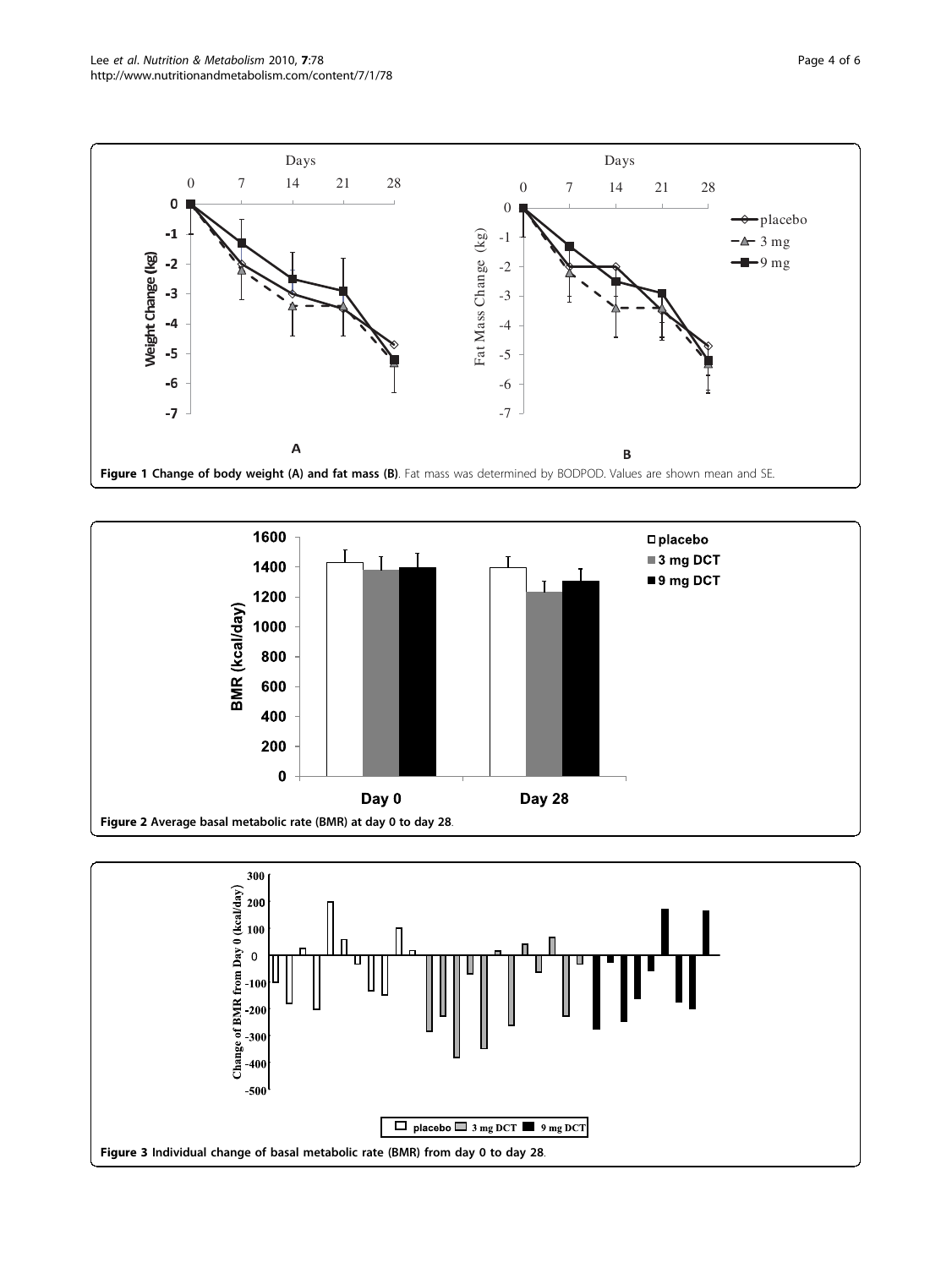<span id="page-4-0"></span>

for longer periods of time. In this study there was individual variation on the adaptive thermogensis in our study subjects at 4 weeks. There were no significant changes observed at the group level in any of our study groups after 4 weeks of VLCD and DCT supplementation. Inoue et al. previously reported that a significant increase of oxygen consumption was detected in the subjects with BMI over 25 in resting status when they ingested capsinoids for 4 weeks [\[12](#page-5-0)]. In this context, a marked reduction of body weight by VLCD in this study may have more impact on resting energy expenditure than that of capsinoids.

Subjects in all three groups lost significant amounts of body weight and fat mass but there were no significant differences observed in weight or fat loss among the groups. The severe restriction of calorie intake in the VLCD may have overshadowed any potential effects of capsinoids. While there were prior investigations establishing the effects of capsaicin and capsiates on satiety, the VLCD did not allow assessment of food intake as a practical measure of effects on satiety [[20,21](#page-5-0)].

In this clinical trial, the impact of capsiate supplementation was tested on an outpatient basis where compliance with diet is always problematic and undoubtedly influenced the observations made here. This small